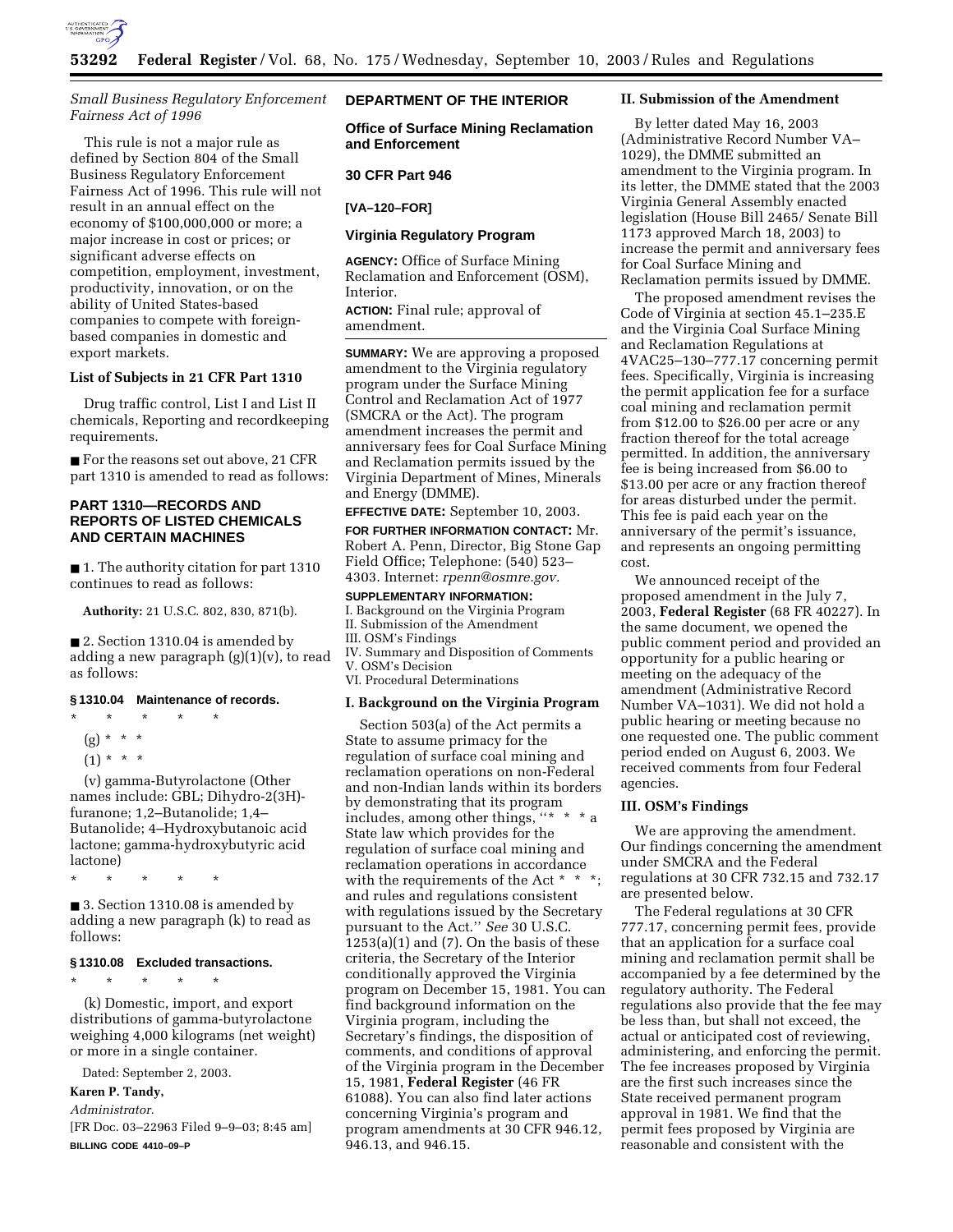discretionary authority provided by the Federal regulations at 30 CFR 777.17.

# **IV. Summary and Disposition of Comments**

## *Public Comments*

No public comments were received in response to our requests for comments from the public on the proposed amendments.

### *Federal Agency Comments*

Under 30 CFR 732.17(h)(11)(i) and section 503(b) of SMCRA, on May, 29, 2003, we requested comments on the amendments from various Federal agencies with an actual or potential interest in the Virginia program (Administrative Record Number VA– 1030). On June 4, 2003, the U.S. Department of Agriculture, Natural Resources Conservation Service (NRCS) responded (Administrative Record Number VA–1032) and stated that it concurs with the changes concerning permit and fee rates. These changes, NRCS stated, will better reflect actual AML costs and changes passed by the 2003 Virginia General Assembly. NRCS stated that the amendment proposed by Virginia should conform to presently practiced regulations and costs to better suit their intended use. NRCS recommended that the amendment be accepted by OSM. As noted in our findings above, we are approving the amendment.

On June 6, 2003, the U.S. Department of Labor, Mine Safety and Health Administration (MSHA) responded and stated that the amendment appears adequate to serve the intended purpose and does not conflict with MSHA regulation or policy (Administrative Record Number VA–1033).

On July 21, 2003, the U.S. Department of the Interior, Bureau of Land Management, Solid Minerals Group responded and stated that it had no comments regarding the revision (Administrative Record Number VA– 1035).

# *Environmental Protection Agency (EPA) Concurrence and Comments*

Under 30 CFR 732.17(h)(11)(ii), we are required to get a written concurrence from EPA for those provisions of the program amendment that relate to air or water quality standards issued under the authority of the Clean Water Act (33 U.S.C. 1251 *et seq.*) or the Clean Air Act (42 U.S.C. 7401 *et seq.*). None of the revisions that Virginia proposed to make in this amendment pertain to air or water quality standards. Therefore, we did not ask EPA to concur on the amendment. Under 30 CFR

732.17(h)(11)(i), we requested comments on the amendment from EPA (Administrative Record Number WV– 1030).

The EPA responded by letter dated July 17, 2003 (Administrative Record Number VA–1034), and stated that there are no apparent inconsistencies with the Clean Water Act or other statutes or regulations under EPA's jurisdiction. EPA offered no further comments.

### **V. OSM's Decision**

Based on the above findings, we approve the amendment sent to us by Virginia on May 16, 2003.

To implement this decision, we are amending the Federal regulations at 30 CFR Part 946, which codify decisions concerning the Virginia program. We find that good cause exists under 5 U.S.C. 553(d)(3) to make this final rule effective immediately. Section 503(a) of SMCRA requires that the State's program demonstrate that the State has the capability of carrying out the provisions of the Act and meeting its purposes. Making this regulation effective immediately will expedite that process. SMCRA requires consistency of State and Federal standards.

# **VI. Procedural Determinations**

#### *Executive Order 12630—Takings*

This rule does not have takings implications. This determination is based upon the analysis performed under various laws and executive orders for the counterpart Federal regulations.

## *Executive Order 12866—Regulatory Planning and Review*

This rule is exempt from review by the Office of Management and Budget (OMB) under Executive Order 12866.

### *Executive Order 12988—Civil Justice Reform*

The Department of the Interior has conducted the reviews required by section 3 of Executive Order 12988 and has determined that this rule meets the applicable standards of subsections (a) and (b) of that section. However, these standards are not applicable to the actual language of State regulatory programs and program amendments because each program is drafted and promulgated by a specific State, not by OSM. Under sections 503 and 505 of SMCRA (30 U.S.C. 1253 and 1255) and the Federal regulations at 30 CFR 730.11, 732.15, and 732.17(h)(10), decisions on proposed State regulatory programs and program amendments submitted by the States must be based solely on a determination of whether the submittal is consistent with SMCRA and its implementing Federal regulations

and whether the other requirements of 30 CFR Parts 730, 731, and 732 have been met.

# *Executive Order 13132—Federalism*

This rule does not have Federalism implications. SMCRA delineates the roles of the Federal and State governments with regard to the regulation of surface coal mining and reclamation operations. One of the purposes of SMCRA is to ''establish a nationwide program to protect society and the environment from the adverse effects of surface coal mining operations.'' Section 503(a)(1) of SMCRA requires that State laws regulating surface coal mining and reclamation operations be ''in accordance with'' the requirements of SMCRA, and section 503(a)(7) requires that State programs contain rules and regulations ''consistent with'' regulations issued by the Secretary pursuant to SMCRA.

# *Executive Order 13175—Consultation and Coordination With Indian Tribal Governments*

In accordance with Executive Order 13175, we have evaluated the potential effects of this rule on Federallyrecognized Indian tribes and have determined that the rule does not have substantial direct effects on one or more Indian tribes, on the relationship between the Federal Government and Indian tribes, or on the distribution of power and responsibilities between the Federal Government and Indian tribes. This final rule applies only to the Virginia program and therefore does not affect tribal programs.

### *Executive Order 13211—Regulations That Significantly Affect the Supply, Distribution, or Use of Energy*

On May 18, 2001, the President issued Executive Order 13211 which requires agencies to prepare a Statement of Energy Effects for a rule that is (1) considered significant under Executive Order 12866, and (2) likely to have a significant adverse effect on the supply, distribution, or use of energy. Because this rule is exempt from review under Executive Order 12866 and is not expected to have a significant adverse effect on the supply, distribution, or use of energy, a Statement of Energy Effects is not required.

### *National Environmental Policy Act*

This rule does not require an environmental impact statement because section 702(d) of SMCRA (30 U.S.C. 1292(d)) provides that agency decisions on proposed State regulatory program provisions do not constitute